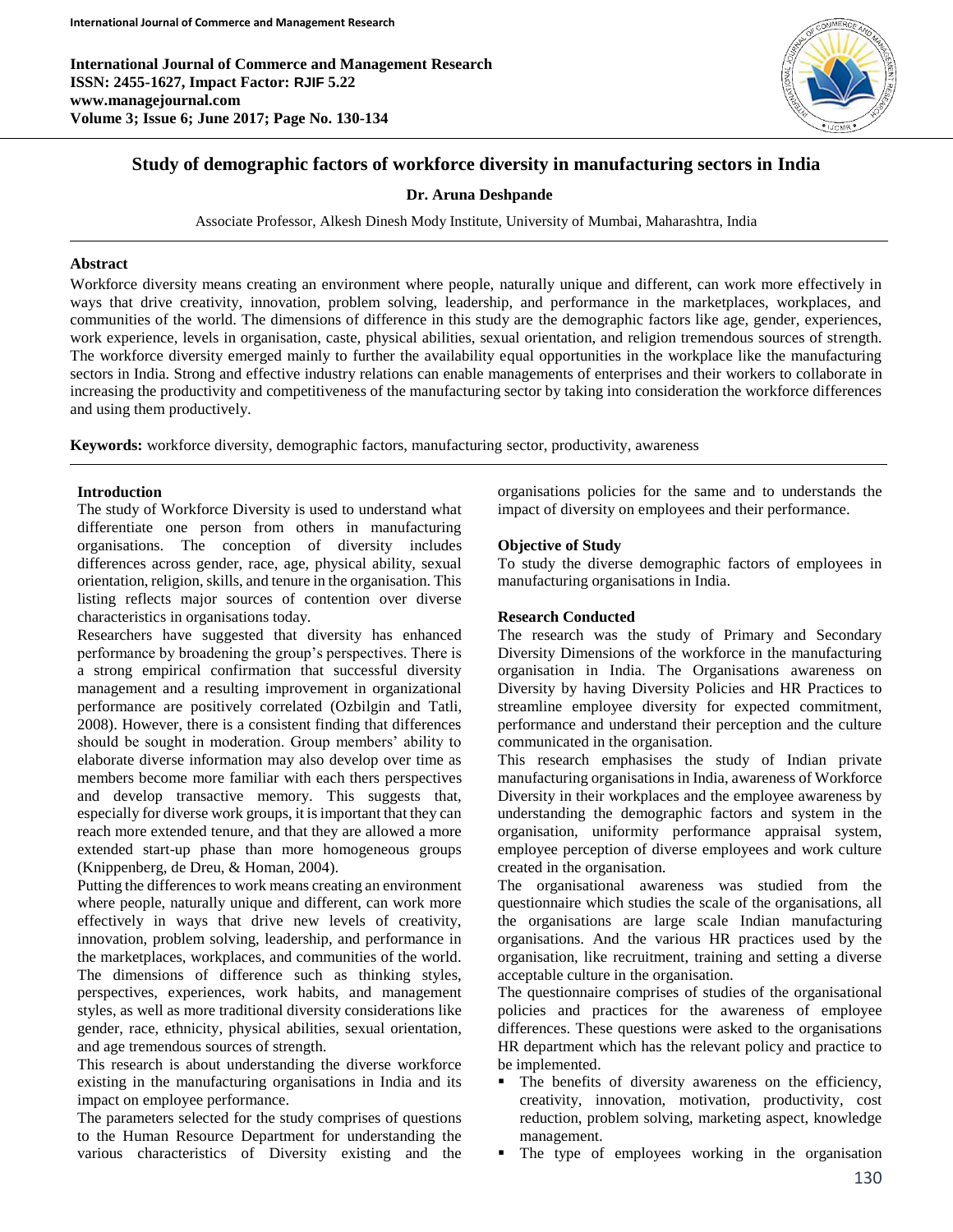National, international, permanent, temporary, contractual, casual.

- The diversity programs conducted by the HR for building inclusiveness among the employees, by conducting training on diversity, recruitment and selection of gender, age, sex, disabled, reserved and economically backward people, location, religion, and having plans to build commitment, communication, measurability and accountability of the employees working in their organisation.
- The involvement of gender, age, religion, etc. diverse employees in management levels, and at leadership positions for organisational performance.
- The company flexibility of norms as per Employees culture and discipline of work, dress code, programs to bring all employees of different age group to understand and respect each other.

## **The Findings of the Demographic factors of employee study are**

### **1) Departmentation**

Departmentation may be called division sections branch etc. it

helps to provide the specialization, develops the skill and knowledge of manpower and the efficiency of manpower of an enterprise will be increased. It specifies the area of the activities that facilitate the managerial task.

Functional Departmentation means grouping of activities according to the functions of the organisation like Marketing and sales, Finance and Accounts, Operations and Information Technology and Human resource.

The functional Areas in an organisation are



|       | <b>Department</b>  |                  |         |                      |                           |  |  |  |
|-------|--------------------|------------------|---------|----------------------|---------------------------|--|--|--|
|       |                    | <b>Frequency</b> | Percent | <b>Valid Percent</b> | <b>Cumulative Percent</b> |  |  |  |
|       | Marketing & Sales  | 46               | 7.3     | 7.3                  |                           |  |  |  |
|       | Finance & Accounts |                  | 6.6     | 6.6                  | 13.9                      |  |  |  |
| Valid | <b>HR</b>          | 195              | 30.8    | 30.8                 | 44.7                      |  |  |  |
|       | Operations & IT    | 350              | 55.3    | 55.3                 | 100.0                     |  |  |  |
|       | Total              |                  | 100.0   | 100.0                |                           |  |  |  |

**Table 1**

#### **2. Location**

Location of the organisation is the geographic area where the manufacturing industry is located. Location has an impact on employee performance if it is located in a convenient accessible locality where the work life balance is maintained and the employees are comfortable in discharging him duties. The geographical location emphasise on the climatic

conditions and the approachability and physically convenience for the employees.

The places where the data is collected for the Workforce Diversity are factory locations and their respective headquarters, to study the manufacturing Industries in India and the states.

|       | Location                                                                         |     |       |       |       |  |  |
|-------|----------------------------------------------------------------------------------|-----|-------|-------|-------|--|--|
|       | <b>Cumulative Percent</b><br><b>Valid Percent</b><br>Percent<br><b>Frequency</b> |     |       |       |       |  |  |
|       | Maharashtra                                                                      | 453 | 71.6  | 71.6  | 71.6  |  |  |
|       | Madhya Pradesh                                                                   | n   |       |       | 72.5  |  |  |
| Valid | Rajasthan                                                                        | 163 | 25.8  | 25.8  | 98.3  |  |  |
|       | Gujarat                                                                          |     | 1.7   | 1.7   | 100.0 |  |  |
|       | Total                                                                            | 633 | 100.0 | 100.0 |       |  |  |

### **Table 2**

## **3. Levels of Organisation**

The term "Levels of Management' refers to a line of demarcation between various managerial positions in an organization. The number of levels in management increases when the size of the business and work force increases and vice versa. The level of management determines a chain of command, the amount of authority & status enjoyed by any managerial position.

The levels of management can be classified in three broad categories:

- i) Top level / Administrative level
- ii) Middle level / Executory
- iii) Low level / Supervisory / Operative / First-line managers

Managers at all these levels perform different functions. The role of managers at all the three levels is discussed below:

- **i) Top Level of Management:** It consists of board of directors, chief executive or managing director. The top management is the ultimate source of authority and it manages goals and policies for an enterprise. It devotes more time on planning and coordinating functions.
- **ii) Middle Level of Management:** The branch managers and departmental managers constitute middle level. They are responsible to the top management for the functioning of their department. They devote more time to organizational and directional functions. In small organization, there is only one layer of middle level of management but in big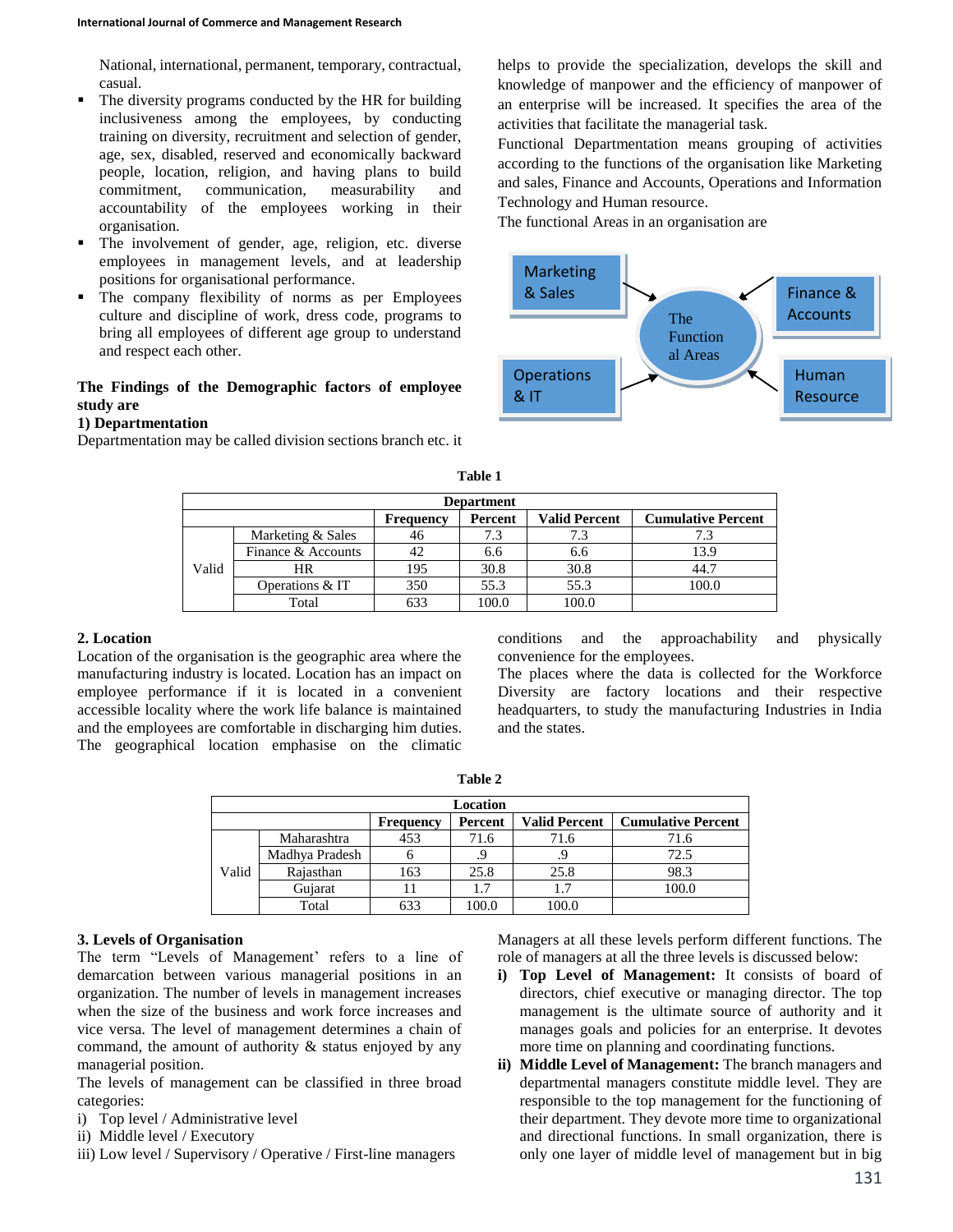enterprises, there may be senior and junior middle level management.

**iii) Lower Level of Management:** Lower level is also known as supervisory / operative level of management. It consists of supervisors, foreman, section officers, superintendent etc. According to *R.C. Davis*, "Supervisory management refers to those executives whose work has to be largely with personal oversight and direction of operative employees". In other words, they are concerned with direction and controlling function of management.

| ahl<br>lı |  |
|-----------|--|
|-----------|--|

| <b>Level of Management</b> |                                                                                  |     |       |       |       |  |  |  |
|----------------------------|----------------------------------------------------------------------------------|-----|-------|-------|-------|--|--|--|
|                            | <b>Valid Percent</b><br><b>Cumulative Percent</b><br>Percent<br><b>Frequency</b> |     |       |       |       |  |  |  |
|                            | Top                                                                              | 43  | 6.8   | 6.8   | 6.8   |  |  |  |
| Valid                      | Middle                                                                           | 454 | 71.7  | 71.7  | 78.5  |  |  |  |
|                            | Lower                                                                            | 135 | 21.3  | 21.3  | 99.8  |  |  |  |
|                            |                                                                                  |     |       |       | 100.0 |  |  |  |
|                            | Total                                                                            | 633 | 100.0 | 100.0 |       |  |  |  |

## **4. Educational Qualifications of Employees**

The educational qualifications means certification the employees have acquired from his school, Institute, college, University, which qualifies him to acquire jobs and positions in the hierarchy in the organisation. The educational qualifications is required to study the literacy levels of the employees. Does educational background impact the

employee perception of workforce diversity the qualifications of employees also emphasise the competency of them to perform assigned job responsibilities.

The educational levels defined in this study are SSC, HSC, ITI, Diploma, Bachelors, Masters, and PhD. this will help us to study the educational profiled existing in the manufacturing sectors in the studied Indian companies.

|       | <b>Education</b>                                                                 |     |       |       |       |  |  |  |
|-------|----------------------------------------------------------------------------------|-----|-------|-------|-------|--|--|--|
|       | <b>Valid Percent</b><br><b>Cumulative Percent</b><br>Percent<br><b>Frequency</b> |     |       |       |       |  |  |  |
|       | Less than SSC                                                                    | 27  | 4.3   | 4.3   | 4.3   |  |  |  |
|       | <b>HSC</b>                                                                       | 33  | 5.2   | 5.2   | 9.5   |  |  |  |
|       | Diploma                                                                          | 132 | 20.9  | 20.9  | 30.3  |  |  |  |
| Valid | ITI                                                                              | 53  | 8.4   | 8.4   | 38.7  |  |  |  |
|       | <b>Bachelor's Degree</b>                                                         | 211 | 33.3  | 33.3  | 72.0  |  |  |  |
|       | Master's Degree                                                                  | 177 | 28.0  | 28.0  | 100.0 |  |  |  |
|       | Total                                                                            | 633 | 100.0 | 100.0 |       |  |  |  |

**Table 4**

#### **5. Years of Experience**

Work experience of employees make them feel confident and masters in their job which leads to expected quality performance, proper coordination of job activities, and smooth working of the processes. It also proves the employees sense of loyalty and commitment for the organisation and comfort at working in the organisations.

It is observed during the interview of the employees in the Indian manufacturing organisations that employees feel motivated by the work environment and technological processes which will make them innovative and creative in trying new processed for enhanced quality of products. Thus technical people get motivated if technical up gradation and proper training is provided to the employees involved in the processes.

|       | <b>Years of Experience</b>                                                       |     |       |       |       |  |  |
|-------|----------------------------------------------------------------------------------|-----|-------|-------|-------|--|--|
|       | <b>Valid Percent</b><br><b>Cumulative Percent</b><br>Percent<br><b>Frequency</b> |     |       |       |       |  |  |
|       | $00 - 05$                                                                        | 145 | 22.9  | 22.9  | 22.9  |  |  |
|       | $06-10$                                                                          | 118 | 18.6  | 18.6  | 41.5  |  |  |
|       | $11 - 15$                                                                        | 154 | 24.3  | 24.3  | 65.9  |  |  |
| Valid | $16-20$                                                                          | 56  | 8.8   | 8.8   | 74.7  |  |  |
|       | 21 and Above                                                                     | 159 | 25.1  | 25.1  | 99.8  |  |  |
|       |                                                                                  |     | .2    | .2    | 100.0 |  |  |
|       | Total                                                                            | 633 | 100.0 | 100.0 |       |  |  |

## **6. Gender**

The concept is based on a distinction between sex (the physical characteristics that identify individuals as male or female) and gender (an individual's sense of being a man or a woman, or a combination of these). Gender-diverse people define themselves, and behave, in ways that are not expected of people with their biological sex. They are often described as

'transgender' or 'trans'. Transgender people may be heterosexual, bisexual or homosexual.

In this study it is seen than there are only 10.9% women employees working in the private manufacturing organisations. They are mainly in the functional areas like HR, Accounts or marketing only a few are working in the technical manufacturing areas.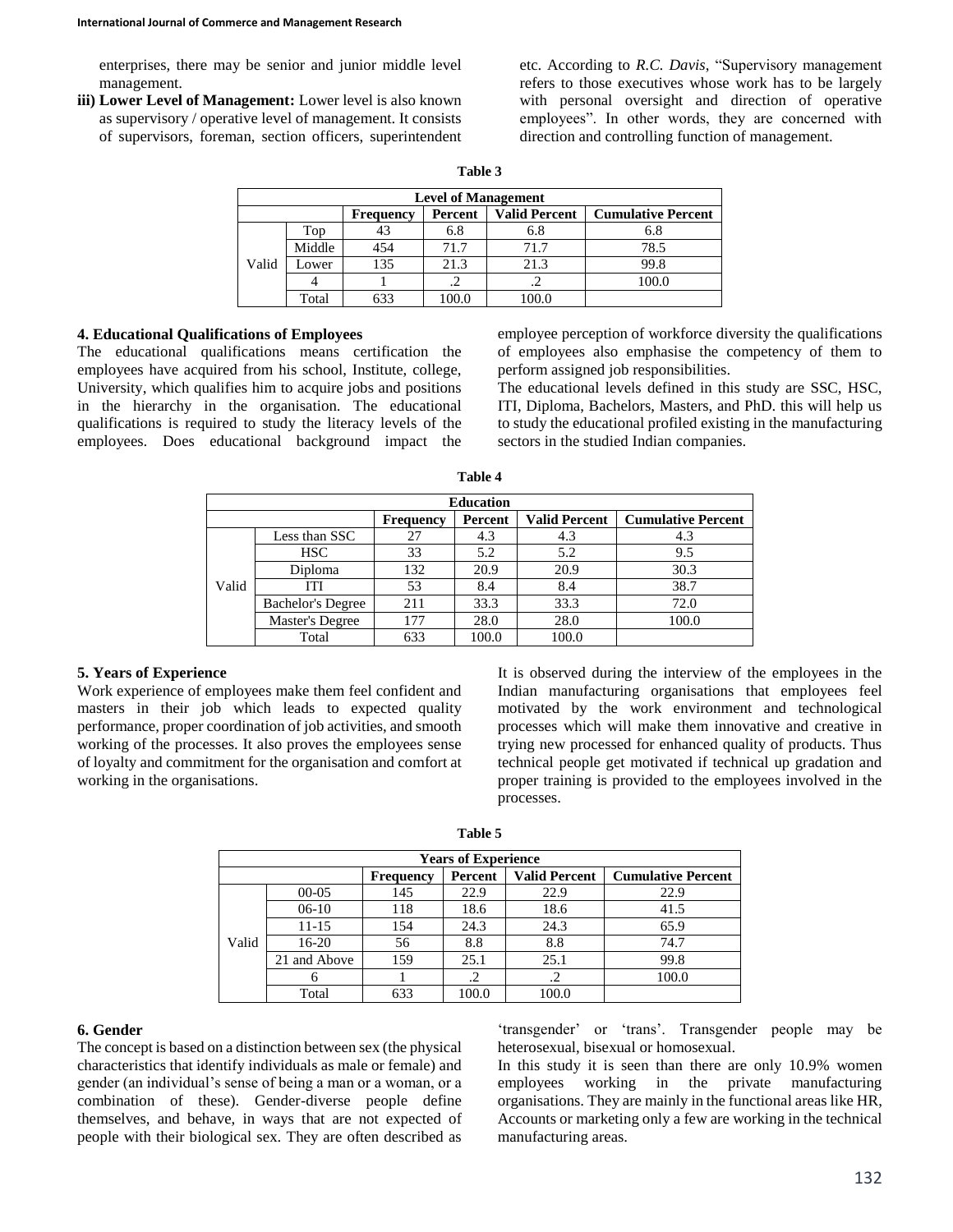**Table 6**

|       | Gender |           |         |               |                       |  |  |
|-------|--------|-----------|---------|---------------|-----------------------|--|--|
|       |        | Frequency | Percent | Valid Percent | Cumulative<br>Percent |  |  |
| Valid | Male   | 564       | 89.1    | 89.1          | 89.1                  |  |  |
|       | Female | 69        | 10.9    | 10.9          | 100.0                 |  |  |
|       | Total  | 633       | 100.0   | 100.0         |                       |  |  |

## **7. Age**

Generational workforce is a very important are of study in diversity as there is a big gap between the employees especially the Generation Y as they are a post IT new millennium workforce very fast and IT savvy and less culturally oriented and as there is shifting of values as per age. This study there are 7.1% "Matures"- The Traditionalist, 7.9% "Baby Boomers", 70% Generation X, and 13% Generation Y. Companies have to pay attention to how they intend to transfer knowledge from older employees to Generation X and Y - and that needs to be done now.

**Table 7**

|       | Age   |           |         |               |                       |  |  |  |
|-------|-------|-----------|---------|---------------|-----------------------|--|--|--|
|       |       | Frequency | Percent | Valid Percent | Cumulative<br>Percent |  |  |  |
| Valid | 18-25 | 82        | 13.0    | 13.0          | 13.0                  |  |  |  |
|       | 26-30 | 129       | 20.4    | 20.4          | 33.3                  |  |  |  |
|       | 31-40 | 231       | 36.5    | 36.5          | 69.8                  |  |  |  |
|       | 41-50 | 96        | 15.2    | 15.2          | 85.0                  |  |  |  |
|       | 51-55 | 50        | 7.9     | 7.9           | 92.9                  |  |  |  |
|       | 55-60 | 45        | 7.1     | 7.1           | 100.0                 |  |  |  |
|       | Total | 633       | 100.0   | 100.0         |                       |  |  |  |

## **8. Religion**

Religion in India is characterized by a diversity of religious beliefs and practices. India is the birthplace of four of the world's major religions; namely Hinduism, Buddhism, Jainism and Sikhism. Throughout India's history, religion has been an important part of the country's culture. Religious diversity and religious tolerance are both established in the country by the law and custom. A vast majority of Indians, (over 93%), associate themselves with a religion. Christianity and Muslim are also the major religions in India, so the workforce comprises of the main religions.

According to this research, many organizations are supportive of their employees' needs for special accommodation related to their religious and spiritual beliefs. This is despite data that show that nearly 60% of organizations have leadership that creates and supports a work environment/culture that is more secular (with little or no influence of religion on organization culture) than religious. Managing religious diversity in the workplace, however, can be challenging from a human resources standpoint.

The most prevalent types of religious accommodation include the following: taking into account the different religious beliefs of employees when planning holiday-related events; allowing religious decorations of an individual's workspace; providing flexible scheduling to accommodate employees' religious practices at work; and taking into account employees' various religious holidays when planning workrelated events.

**Table 8**

|       | Religion  |           |         |               |                       |  |  |  |
|-------|-----------|-----------|---------|---------------|-----------------------|--|--|--|
|       |           | Frequency | Percent | Valid Percent | Cumulative<br>Percent |  |  |  |
| Valid | Hindu     | 599       | 94.6    | 94.6          | 94.6                  |  |  |  |
|       | Muslim    | 12        | 1.9     | 1.9           | 96.5                  |  |  |  |
|       | Christian | 9         | 1.4     | 1.4           | 97.9                  |  |  |  |
|       | Sikh      | 4         | .6      | .6            | 98.6                  |  |  |  |
|       | Other     | 9         | 1.4     | 1.4           | 100.0                 |  |  |  |
|       | Total     | 633       | 100.0   | 100.0         |                       |  |  |  |

# **Marital Status**

Classification of marital status is as follows;

- **Married (and not separated):** This category includes persons whose opposite- or same-sex spouse is living, unless the couple separated or a divorce has been obtained. Also included are persons in civil unions.
- **Single (not living common law):** This category includes persons who have never married (including all persons less than 15 years of age). It also includes persons whose marriage has been legally annulled who were single before the annulled marriage and who have not remarried. Widowed, and those who live with a common-law partner are not included in this category.
- **Unmarried (not married):** This category includes persons who are not married at all, as they might be young or due to personal or family reasons.

| Table 9 |
|---------|
|---------|

|       | <b>Marital Status</b> |           |         |               |                       |  |  |
|-------|-----------------------|-----------|---------|---------------|-----------------------|--|--|
|       |                       | Frequency | Percent | Valid Percent | Cumulative<br>Percent |  |  |
| Valid | Married               | 508       | 80.3    | 80.3          | 80.3                  |  |  |
|       | Unmarried             | 83        | 13.1    | 13.1          | 93.4                  |  |  |
|       | Single                | 42        | 6.6     | 6.6           | 100.0                 |  |  |
|       | Total                 | 633       | 100.0   | 100.0         |                       |  |  |

# **10. Caste**

In India the ancient *varna* system to the contemporary *jati*  system. The varna system divided the population initially into four and later into five mutually exclusive, endogamous, hereditary and occupation specific groups: the Brahmins, Kshatriyas, Vaisyas, Sudras and Ati- Sudras.

Founders of modern India, who gave the policy of affirmative action decisive shape, had two approaches to social justice. One was the principle of "equality in law" whereby the State should not deny any person equality before the law. The second was the principle of "equality in fact" which gives the State an affirmative duty to remedy existing inequalities.

**Table 10**

| Caste |          |           |         |               |                       |  |  |  |
|-------|----------|-----------|---------|---------------|-----------------------|--|--|--|
|       |          | Frequency | Percent | Valid Percent | Cumulative<br>Percent |  |  |  |
| Valid | General  | 530       | 83.7    | 83.7          | 83.7                  |  |  |  |
|       | OBC      | 65        | 10.3    | 10.3          | 94.0                  |  |  |  |
|       | SC/ST/NT | 38        | 6.0     | 6.0           | 100.0                 |  |  |  |
|       | Total    | 633       | 100.0   | 100.0         |                       |  |  |  |